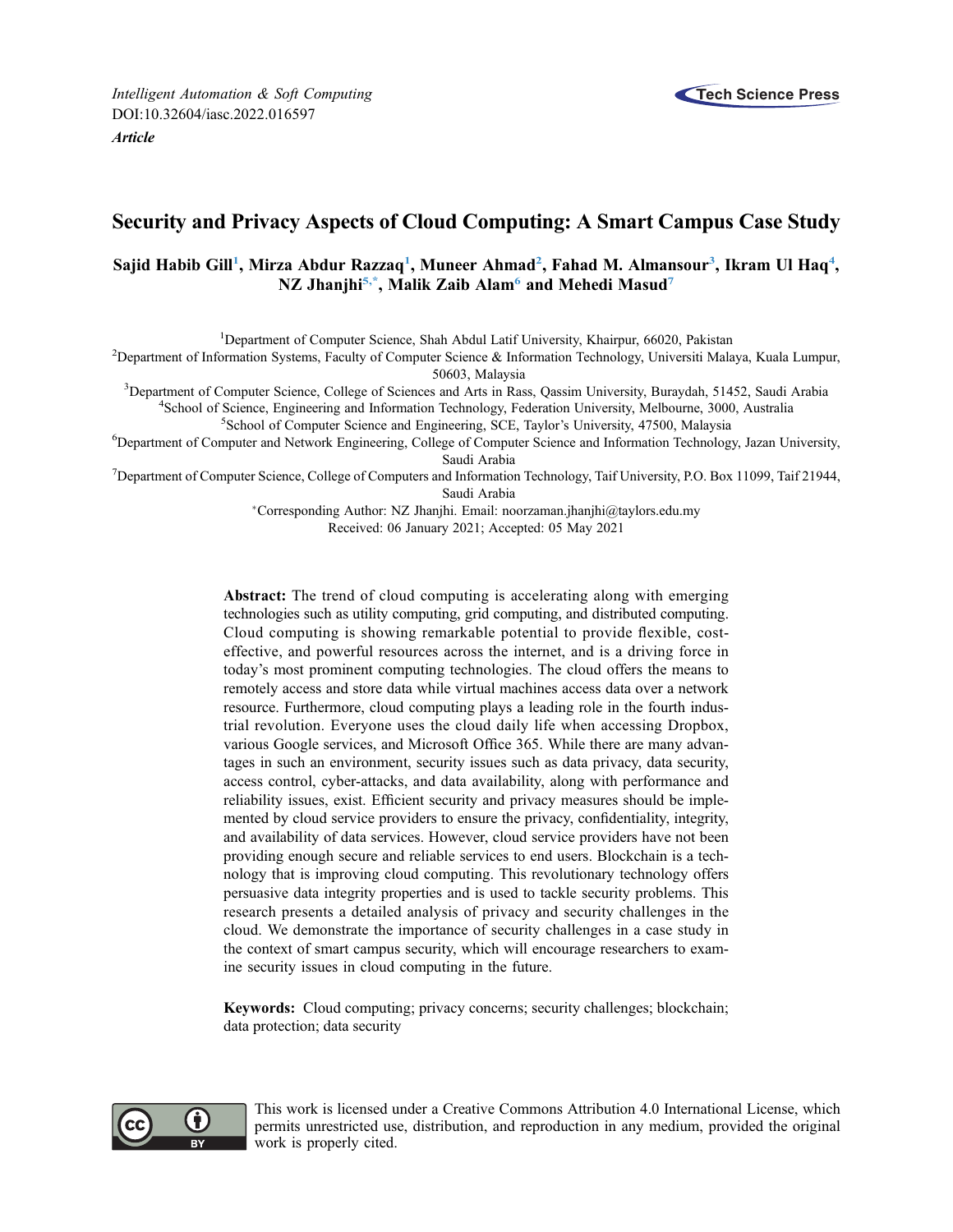#### 1 Introduction

The cloud provides a facility to store and access data from anywhere through an internet connection. With a cloud application, users can easily store their local data on a remote server [\[1\]](#page-9-0). According to Gartner [\[2\]](#page-9-1), cloud computing is among the 10 most relevant technologies today. Individuals and organizations use it to share files and data. Cloud computing has gained the attention of the business community and academic researchers. Its architecture has reshaped information systems and is considered a part of the future driving technology. Cloud computing allows users to globally share information, services, and resources. The best examples are Google Apps, where anyone can access their data using applications via a web server. The storage of data in the cloud reduces the cost of hardware and improves the reliability of storage [[3](#page-9-2)]. Cloud computing provides a shared pool of computing resources, such as storage devices, servers, networks, and services requiring minimal management effort. Meanwhile, it has many disadvantages. For instance, since it is made up of distributed networks, the cloud environment is vulnerable to the same security threats as any network [[4](#page-9-3)]. Its concept emerged from the grid and distributed computing domains used to host websites, mail servers, and web storage. Many cloud security attacks target a specific service or system. Hence, there is a need to classify such attacks according to the versatility of cloud services. Google announced in 2014 that data had been leaked through a URL associated with its Google Drive. Around 5 million accounts were hacked in 2015, leading to identity thefts, stolen blueprints, and loss of personal information.

The International Data Corporation (IDC) [[5](#page-9-4)] surveyed 24 IT executives and found that the security risk of running apps was 74.1%. Various security checks must be deployed to maintain cloud computing security and prevent data breaches [[6](#page-9-5)]. Providers such as Google, Amazon, and Microsoft teach their cloud customers how to implement security measures. A shortage of security engineers and specialists is the greatest security challenge to the cloud. Since computer-aided human activities depend on data, it is essential to trust be able to data. The critical nature of data has made it an attractive target of cyber-attacks aimed at compromising the basic confidentiality, integrity, and availability (CIA) properties that data require to be trusted [\[7](#page-9-6)[,8\]](#page-9-7). Therefore, proper resolution of cloud security issues is important. Transferring data to the cloud tends to be tedious due to remote connectivity [[9](#page-9-8)]. This paper identifies security and privacy concerns facing the cloud and explores their nature and possible solutions.

The remainder of this work is organized as follows. Section 2 presents related work. In Section 3, blockchain is discussed as it relates to the cloud, and Section 4 discusses security aspects. Some case studies are introduced in Section 5. Section 6 discusses our results. In Section 7, we provide our conclusions and propose directions for future work.

### 2 Related Work

#### 2.1 Cloud Computing

Since "cloud" refers to "the internet," the term "cloud computing" refers to the delivery of services via the internet. Cloud computing technology depends upon sharing resources with local servers or personal devices to control applications.

### 2.2 Cloud Service and Deployment Models

Amazon, Microsoft, Google, and Rackspace are the top cloud service providers [[10\]](#page-9-9). Services presented by the cloud are categorized into three types. Data on the cloud can be accessed via cloud service models such as platform as a service (PaaS), infrastructure as a service (IaaS), and software as a service (SaaS) [[11\]](#page-10-0). These models have different security environments and requirements.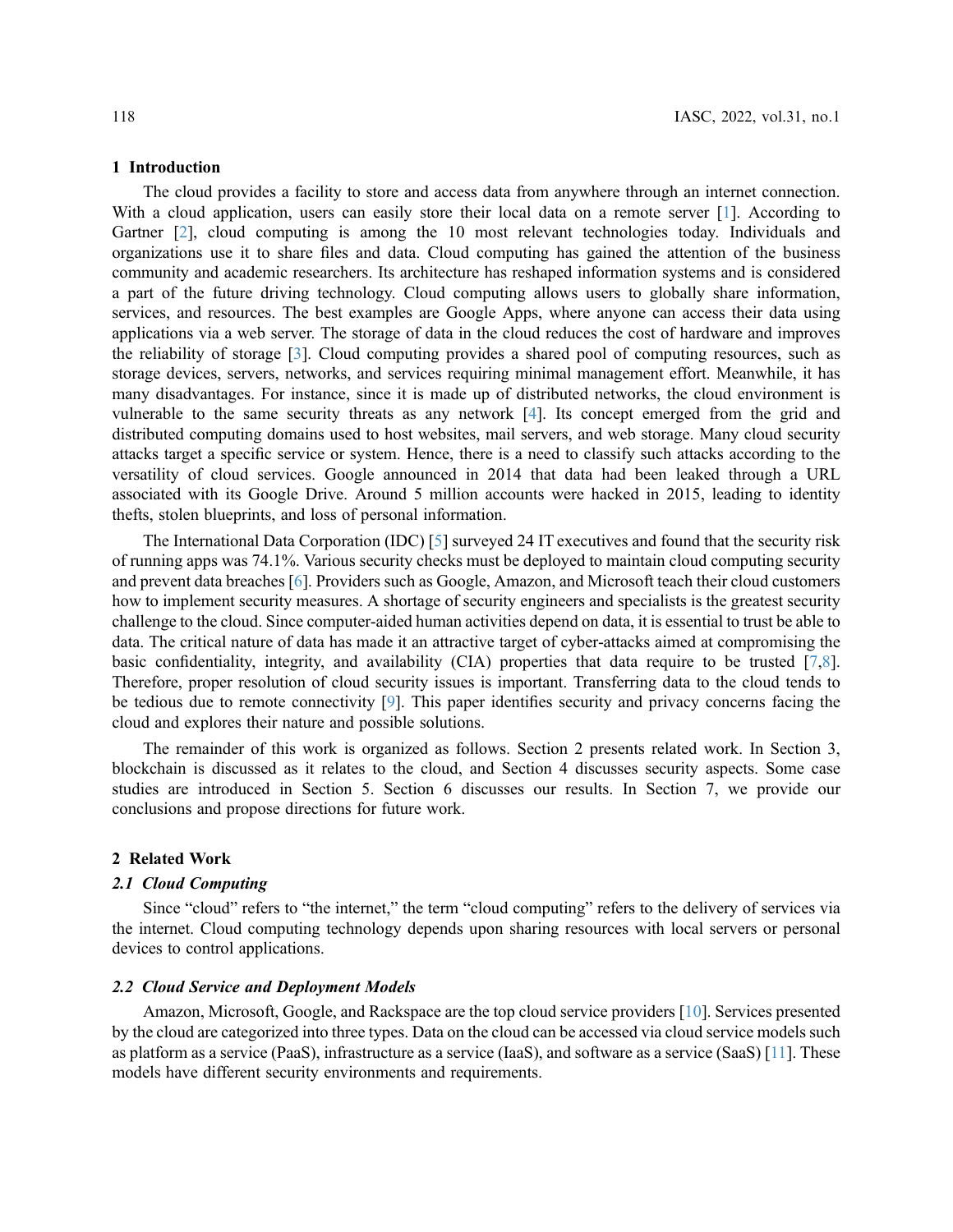#### 2.2.1 Infrastructure as a Service

IaaS consists of an "on demand" internet connection and provides flexibility to increase or decrease the capacity of a server according to space. Examples include AWS EC2, Google Compute Engine (GCE), GoGrid, and 3tera. The cost factor of IaaS scales according to the client's utilization [\[12](#page-10-1)].

### 2.2.2 Platform as a Service

A PaaS client can rent hardware, operating systems, and network capacity to create cloud services limited only by the provider. The best examples are force.com and Microsoft Azure. Scalability, portability, flexibility, and user friendliness are some major advantages of PaaS. From a security aspect, network- and host-based intrusions are challenges.

### 2.2.3 Software as a Service

In SaaS, clients use applications based on a cloud infrastructure. Applications can be accessed through web browsers, and clients rely on the service provider for proper security measures. The provider must ensure that users do not see each other's data. The four types of cloud deployment models are private, public, community cloud, and hybrid cloud. The private cloud infrastructure provides services to a client in their entirety and is preferred over public cloud due to its enhanced security. The public cloud operates for the general public through a cloud service provider while the community clouds work purely for an organization's consumer community. The community clouds are typically shared by groups of similar organizations. The hybrid cloud has characteristics of multiple models that are integrated by a standard technology that allows data portability.

### 2.3 Cloud Computing and Blockchain

Blockchain overcomes the key challenge of cost in cloud computing, enabling its decentralization to eliminate the risk of data violations. Although cloud computing tends to be cheaper than blockchain technology, it is quite expensive when used with a variety of objects. Blockchain enables the direct connection to massive GPU mining companies to gain their computing power. Moreover, blockchain storage accounts cannot easily be targeted or hacked, and thus it is difficult for a hacker to access large amounts of data through blockchain, whose data are stretched out as a chain and not together in one place [\[13\]](#page-10-2).

## 2.4 Fundamental Cloud Computing Security Challenges

Privacy and security challenges depend on the nature of a business. For example, data are most crucial to the banking sector according to the privacy and integrity of its clients. The threats to and challenges of cloud computing security include those of access, trust, virtualization, software, and computation. The most prominent identified threat is to computation and access, which accounts for about 51% of all threats. Challenges to computation include cryptography malware, storage, and sanitization. Challenges regarding access are physical concerns and authentication. Confidentiality and data security are also prime security concerns, as data may be exploited by unauthorized users. Lack of control is also a large security issue relating to the cloud. Moreover, a cloud environment is vulnerable to cyberattacks, malicious insiders, cloud malware injection attacks, and XML signature element wrapping. An attacker creates a malicious application, adds it to the cloud layer, and treats this as a valid instance. Besides this, a virus or Trojan can be uploaded to the cloud [\[14](#page-10-3)]. Different security strategies can be implemented, such as standardization of APIs, public key infrastructure, and data distribution, to reduce the above risks. Access control, authentication, and authorization for the storage of data are essential to enhance security levels in cloud computing.

Here we highlight some recent cloud computing security incidents. To establish the reliability of the cloud, 11,000 papers were examined, covering the years 2008 to 2012 [\[15](#page-10-4)]. Only 129 of 172 cloud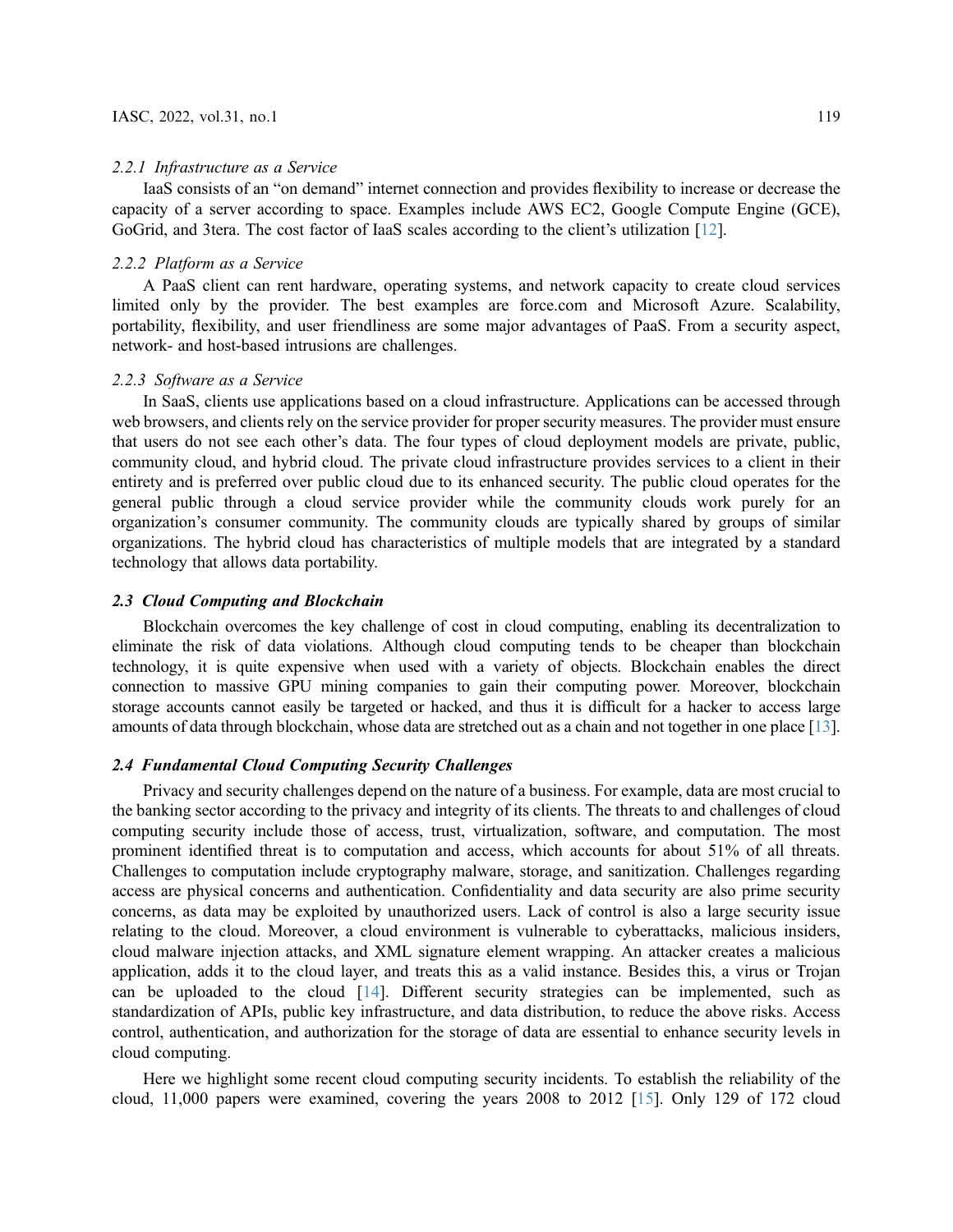computing outages occurred for known reasons. The most common threats were related to APIs as insecure interfaces comprising 29% of recorded threats, data loss and leakage at 25%, and hardware failure at 10%. Over 100 incidents were grouped in eight categories, and about 50 incidents were in none of these categories. Cloud computing is currently one of the most significant security challenges being addressed. A lack of security measures or their poor implementation can lead to great data-transmission risks. Rao and Selvamani emphasized that the strongest security solutions must be implemented to protect data from these security threats  $[16]$  $[16]$ .

### 2.5 Blockchain Security in Cloud Computing

With the advent of next-generation financial technology, blockchain studies regarding the safe use of electronic cash have been conducted by communicating only between peers and without the involvement of third parties. The disclosure of user data in the cloud computing environment can compromise the user's personal information. However, privacy and anonymity studies are not enough. Blockchain can enhance security and ensure anonymity in a cloud computing environment [\[17](#page-10-6)].

### 2.6 Data Security Issues in Cloud Computing

Data security threats can be categorized as external or internal in the cloud environment. Internal threats occur mainly from insider attacks, and external threats from outside attacks as data is accessed by a third party. Attackers can obtain the personal information of a user. The cloud infrastructure should be scalable to ensure availability of data [\[18](#page-10-7)]. Six major security issues are listed below [\[19](#page-10-8)]:

- Data integrity
- Data privacy and confidentiality
- Location of data
- Availability of data
- Data storage, backup, and recovery
- Data authentication.

### 3 Blockchain

Several current studies apply blockchain technology to the cloud environment for data protection. Blockchain cryptographically links blocks, and the chain continues to grow. A block contains the cryptographic hash, timestamp, and transaction data of previous blocks. Modifications cannot be performed on the blockchain, and it effectively records transactions between stakeholders. Here we look at a study [[20](#page-10-9)] on blockchain technology in data movement, data management, and cloud storage.

Kirkman Stephan [[21\]](#page-10-10) presented a cloud trust system that deals with blockchain. Normally, transparency is enhanced by lessening the problem due to trust on the third party. Ethereum and Hyperledger support smart contracts between various parties without the need for third parties. A cloud trust methodology with five degrees of recommendation was proposed using the belief and recommendation model. The trust of the threshold vendor was calculated, where trust relies on proof and experience. A smart contract was accessed through one public Ethereum address. A white list algorithm uses the "customer address" as the key in its hash table.

Yuzhe et al. [\[22](#page-10-11)] used the middleware system ChainFS to protect cloud storage. ChainFS is incorporated on Ethereum and S3FS with Fuse-based clients, and measures performance using Amazon S3; a low computational burden is observed in Chain FS. The ChainFS system consists of a client and a cloud server managed, and is hosted by an unreliable blockchain. Fuse clients interact in two dimensions with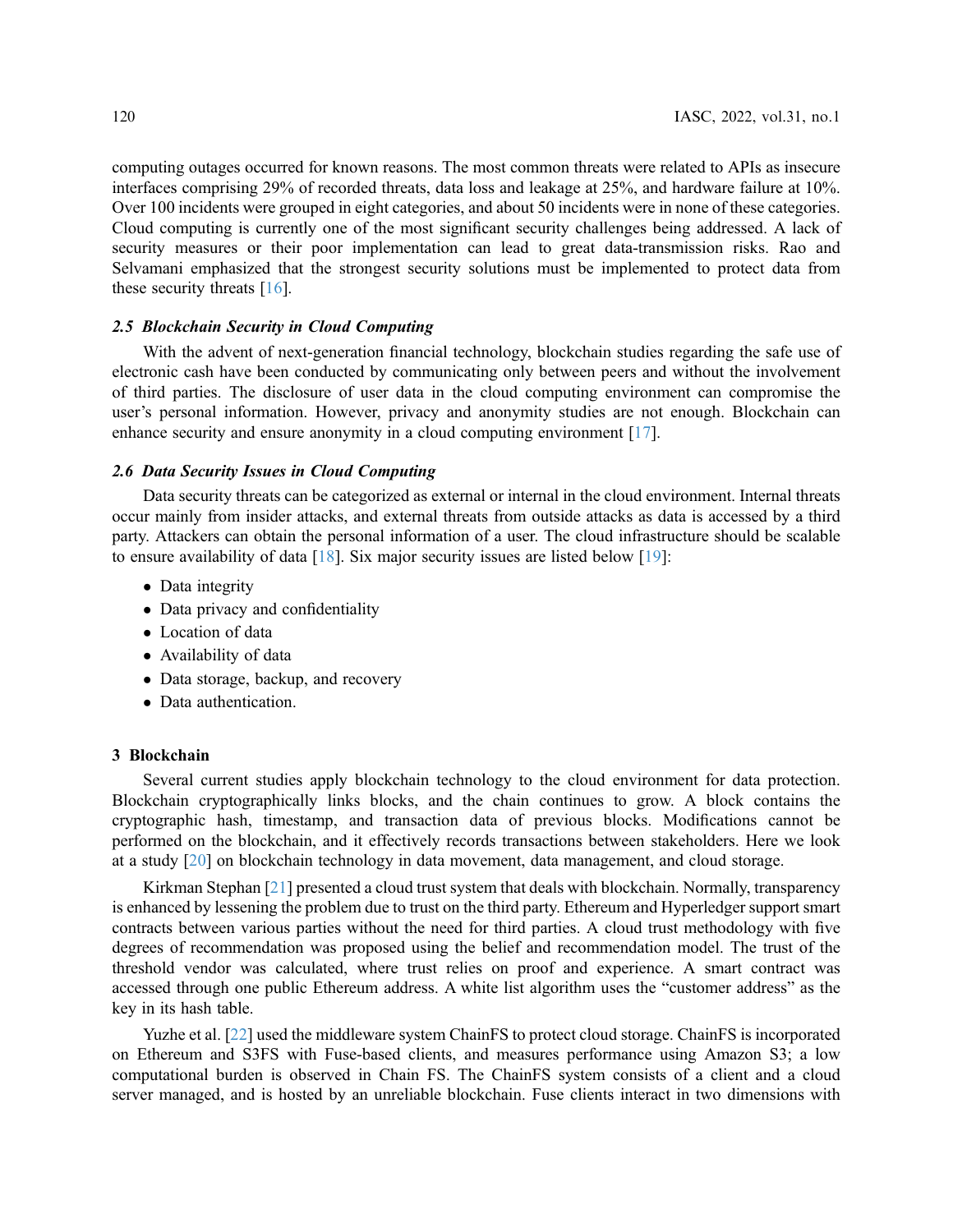remote parties. After verification, read operations are carried out using a Merkle proof, and a new root hash is used in place of the generated local state before it the operations are sent.

The Saranyu framework [\[23](#page-10-12)] includes the four services: identity management, authentication, authorization, and charging. Smart contracts run on a distributed ledger used to manage tenant and service accounts in a cloud computing center. [Tab. 1](#page-4-0) lists cloud security issues using blockchain.

<span id="page-4-0"></span>

| Reference<br>Number | Solved problems                     | Blockchain techniques                                        |
|---------------------|-------------------------------------|--------------------------------------------------------------|
| $\lceil 21 \rceil$  | Transparency issues related to TTPs | Ethereum and white list policy                               |
| $[22]$              | Forgery attacks                     | S3FS and Ethereum                                            |
| $[23]$              | Tenant and service accounts         | Smart contract and quorum                                    |
| $\lceil 24 \rceil$  | Data privacy                        | Demand response management, and public<br>key infrastructure |
| $\lceil 25 \rceil$  | Data traceability                   | DataProv, ProvChain and CoPS                                 |
| $[26]$              | Integrity verification              | Two-layer blockchain network                                 |

Table 1: Survey on cloud security concerns

# 4 Challenges and Privacy Aspects of Cloud Computing and Possible Solutions

The cloud computing environment faces various challenges and privacy concerns. Hence, effective security measures should be implemented. [Tab. 2](#page-4-1) identifies these challenges, their nature, and possible solutions.

<span id="page-4-1"></span>

| Cloud security<br>challenges/concerns              | Nature of problem                                    | suggested solutions                                        |
|----------------------------------------------------|------------------------------------------------------|------------------------------------------------------------|
| Data Security and<br>confidentiality issues [27]   | Data confidentiality                                 | Hashing and encryption                                     |
| Browser security [27]                              | Web Service Security                                 | SSL/TSL for client authentication                          |
| Data availability and<br>reliability issues $[27]$ | Uncertainty in service of<br>reliability             | Authorization and authentication                           |
| Data loss or leakage<br>prevention                 | Unauthorized access to<br>infrastructural components | Fragmentation redundancy and<br>scattering techniques [28] |
| Access control [29]                                | Illegitimate access                                  | Enforcement of access policies                             |
| Eavesdropping and<br>confidentiality [30]          | Eavesdropping and alteration                         | Proper integration and confidentiality<br>mechanism        |
| Data Authentication [31]                           | Unauthorized access                                  | Application of one-way hash function [32]                  |
| Data privacy and integrity                         | Unauthorized access                                  | Native and integrity mechanisms                            |
| DoS attack                                         | Malicious attacks                                    | Cryptographic techniques                                   |
| Malicious insiders                                 | Loss of data integrity and<br>confidentiality        | Standard cryptographic algorithms                          |
| Spoofing, phishing $[33]$                          | Data forgery                                         | IPS and IDS                                                |
| Distributed danial of service<br>$(DDoS)$ [34]     | <b>DDoS</b>                                          | Fuzzy logic-based mechanisms                               |

Table 2: Challenges and privacy aspects of cloud computing, and their possible solutions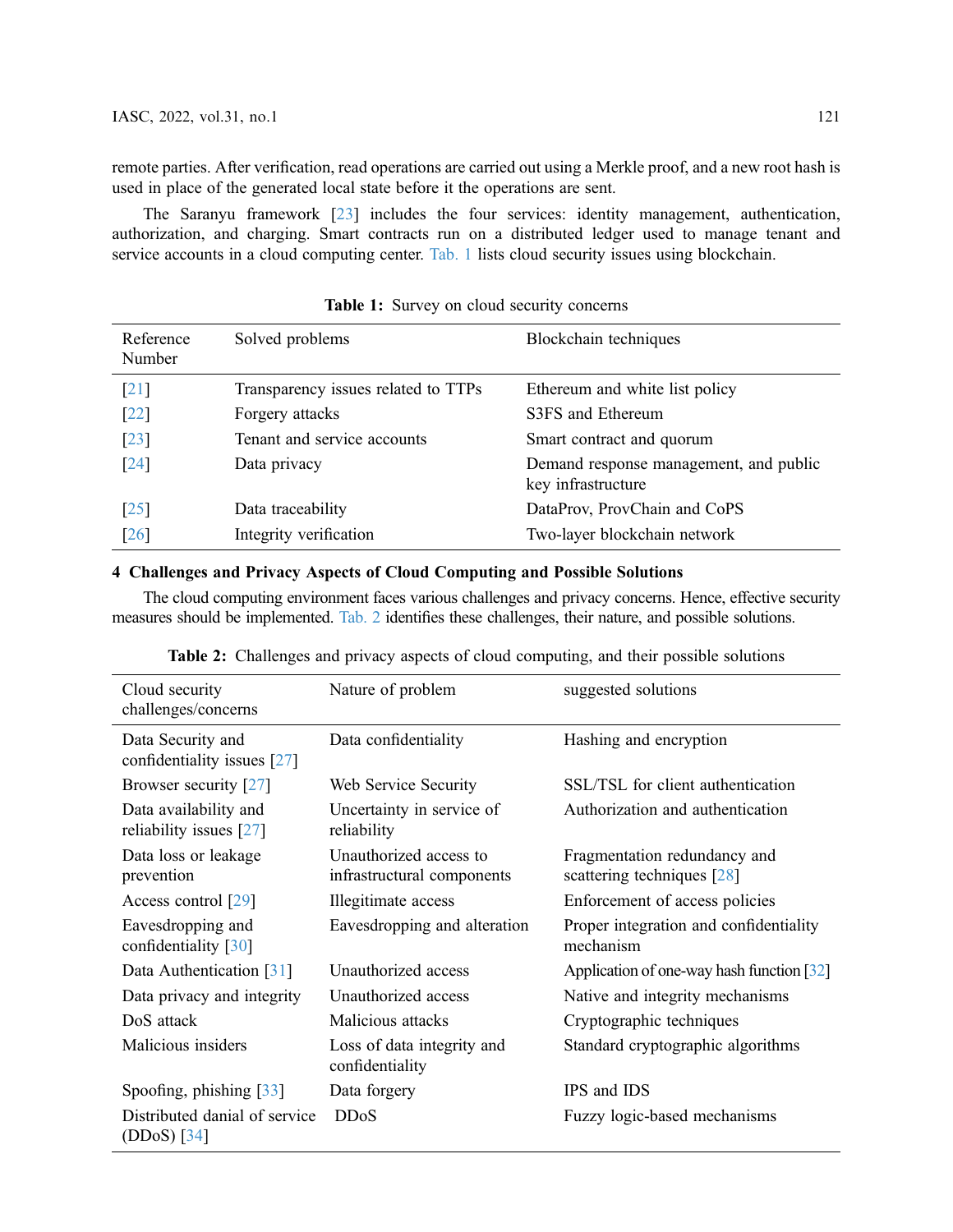#### 5 Case Study

We conducted a survey related to security aspects of cloud computing in a smart campus domain, and had 100 respondents. This survey allowed us to identify the cloud security and privacy concerns of people who are either directly or indirectly involved in a smart campus community.

[Tab. 3](#page-5-0) shows that the 100 respondents consisted of 33% females and 67% males. They belonged to different job sectors, mostly in the technical and computer science domains, with some knowledge of cloud computing and its associated storage, services, security, and privacy aspects. Our survey instrument considered the smart campus domain, in which hundreds of smart devices share data with people, machines, and each other. We solicited respondents' opinions on the security and privacy aspects of cloud servers when dealing with smart campus data.

<span id="page-5-0"></span>

| <b>Table 3: Gender</b>                             |                 |             |       |       |      |  |
|----------------------------------------------------|-----------------|-------------|-------|-------|------|--|
| Frequency Percent Valid Percent Cumulative Percent |                 |             |       |       |      |  |
|                                                    | Valid Female 33 |             | 33.0  | 33.0  | 33.0 |  |
|                                                    | Male 67         | 67.0<br>670 | 100.0 |       |      |  |
|                                                    | Total           | 100         | 100.0 | 100.0 |      |  |

We asked if people believed their smart campus data could not be stolen if stored on a cloud server. [Tab. 4](#page-5-1) indicates that 50% of respondents were not confident enough to answer this question via "Yes" or "No". This might be due to a misunderstanding about cloud data storage and security policies. Furthermore, respondents were not sure how cloud servers manage data storage and who can access the data.

|             |     |       |       | Frequency Percent Valid Percent Cumulative Percent |
|-------------|-----|-------|-------|----------------------------------------------------|
| Valid Agree | 46  | 46.0  | 46.0  | 46.0                                               |
| Disagree 46 |     | 46.0  | 46.0  | 92.0                                               |
| Neutral     | -8  | 8.0   | 8.0   | 100.0                                              |
| Total       | 100 | 100.0 | 100.0 |                                                    |

<span id="page-5-1"></span>Table 4: Do you think that no one can ever steal your smart campus data?

[Tab. 5](#page-6-0) presents opinions of respondents on firewalls and other protective measures of cloud computers. We can observe that 87% believed that by using these protective measures, cloud managers can better incorporate the security aspects of data. This positive response indicates that respondents are happy to employ cloud services provided by the cloud stakeholders and can adopt necessary precautionary measures to safeguard precious smart campus data.

The data in [Tab. 6](#page-6-1) indicate that 79% of respondents strongly believed that cloud-based storage of smart campus data is under security threat. Most people assume that cloud services are more vulnerable to security threats if cloud managers do not ensure security and privacy. Illegitimate access to data is always a security challenge. The other 21% of respondents also described the cloud as vulnerable to security issues. Cloud managers and stakeholders can address these concerns through strict security measures.

[Tab. 7](#page-6-2) summarizes responses to the question of whether cloud storage of sensitive smart campus data is under greater security risk than distributed data storage. This is similar to the data presented in [Tab. 6](#page-6-1). Most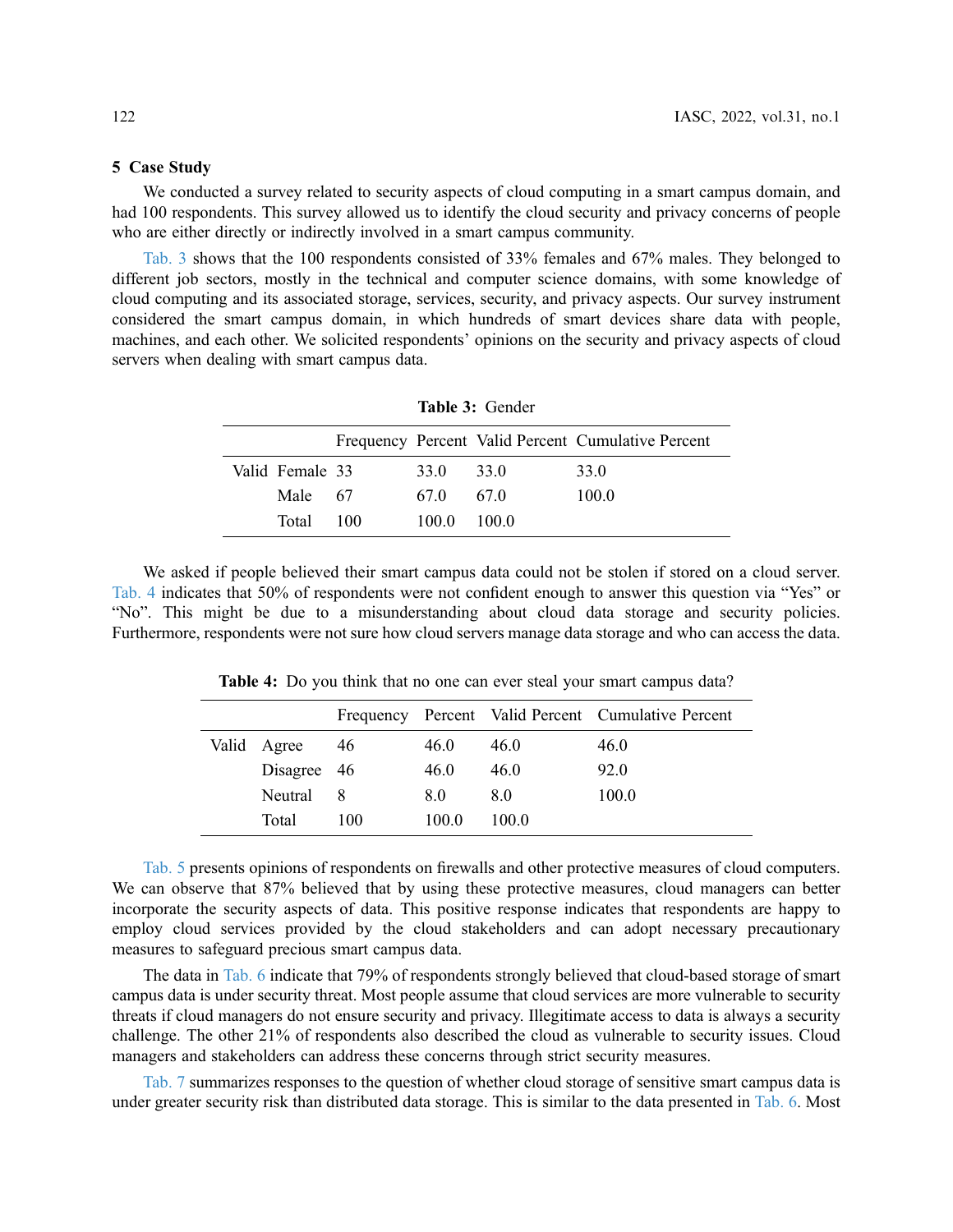respondents believed cloud storage was vulnerable to security threats; 92% thought distributed data storage was safer.

<span id="page-6-0"></span>Table 5: The firewall and other protective measures of cloud computers can protect the smart campus data in most cases?

|       |                       | Frequency | Percent | Valid Percent | <b>Cumulative Percent</b> |
|-------|-----------------------|-----------|---------|---------------|---------------------------|
| Valid | Agree                 | 8         | 8.0     | 8.0           | 8.0                       |
|       | Disagree              | 13        | 13.0    | 13.0          | 21.0                      |
|       | <b>Strongly Agree</b> | 79        | 79.0    | 79.0          | 100.0                     |
|       | Total                 | 100       | 100.0   | 100.0         |                           |

Table 6: The cloud-based smart campus data is vulnerable to security threats?

<span id="page-6-1"></span>

|       |                       | Frequency | Percent |       | Valid Percent Cumulative Percent |
|-------|-----------------------|-----------|---------|-------|----------------------------------|
| Valid | Agree                 | 21        | 21.0    | 21.0  | 21.0                             |
|       | <b>Strongly Agree</b> | - 79      | 79.0    | 79.0  | 100.0                            |
|       | Total                 | 100       | 100.0   | 100.0 |                                  |

<span id="page-6-2"></span>Table 7: The cloud storage of sensitive smart campus data is under security risk compared to distributed data storage?

|       |          | Frequency | Percent | Valid Percent | <b>Cumulative Percent</b> |
|-------|----------|-----------|---------|---------------|---------------------------|
| Valid | Agree    | 92        | 92.0    | 92.0          | 92.0                      |
|       | Disagree |           | 8.0     | 8.0           | 100.0                     |
|       | Total    | 100       | 100.0   | 100.0         |                           |

We asked if there is usually no chance for thieves of smart campus data to be caught. [Tab. 8](#page-6-3) shows that 92% of respondents agreed that this is usually the case.

<span id="page-6-3"></span>Table 8: If smart campus data is illegitimately taken, then there will suitable ways to catch culprits?

|       |           |     |       |       | Frequency Percent Valid Percent Cumulative Percent |
|-------|-----------|-----|-------|-------|----------------------------------------------------|
| Valid | Agree     | 92  | 92.0  | 92.0  | 92.0                                               |
|       | Neutral 8 |     | 8.0   | 8.0   | 100.0                                              |
|       | Total     | 100 | 100.0 | 100.0 |                                                    |

[Tab. 9](#page-7-0) shows that 92% of respondents thought that cloud storage of smart campus data meets privacy demands.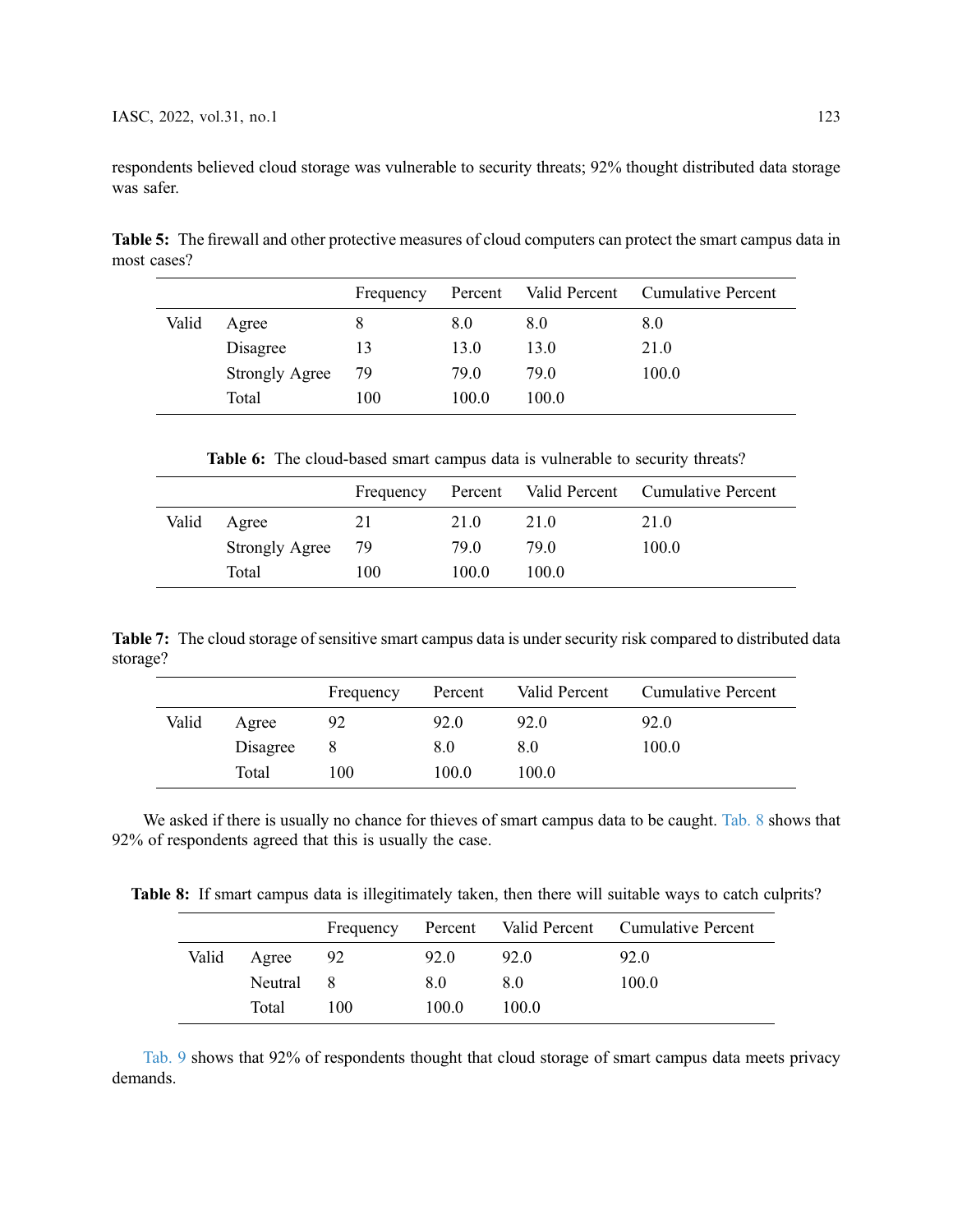|       |          | Frequency | Percent | Valid Percent | <b>Cumulative Percent</b> |
|-------|----------|-----------|---------|---------------|---------------------------|
| Valid | Agree    | 92        | 92.0    | 92.0          | 92.0                      |
|       | Disagree |           | 8.0     | 8.0           | 100.0                     |
|       | Total    | 100       | 100.0   | 100.0         |                           |

<span id="page-7-0"></span>Table 9: Do you think smart campus data's cloud storage will maintain that data privacy?

[Fig. 1](#page-7-1) presents the level of trust of managers and common users in cloud storage in the scenario of a smart campus study. Some 56% of respondents believed that cloud managers have concerns related to security aspects of smart campus data being handled by cloud servers, and 62% agreed to report the loss of smart campus data. Some 66% thought that cloud servers have reliable recovery plans. On a broad level, we can understand that a cloud management team is more confident than users regarding the security of cloud data storage. The cloud users have a similar opinion but with certain concerns. Still, the users realize that the cloud is a significant option to store their valuable data despite the security challenges and issues.

<span id="page-7-1"></span>

Figure 1: Managers and users' level of trust in cloud storage

[Fig. 2](#page-8-0) addresses the security aspects of cloud storage. We can see that 76% of stakeholders were willing to keep their data on the cloud, and 46% believed that cloud storage comes with security issues. Many participants provided a neutral response, which indicates uncertainty. Furthermore, 76% of respondents believed that cloud storage for a smart campus is important despite security challenges. Here, we observe that people mostly trust cloud servers for smart campus data management irrespective of security issues.

[Fig. 3](#page-8-1) shows the scalability concerns for cloud storage. We can see that 78% of stakeholders believed that cloud managers and smart campus stakeholders should coordinate on the policies for smart campus data management on cloud servers so as to maximize data protection. Similarly, 56% of people believed that cloud storage provides scalable solutions. A small number of participants gave a neutral response, which indicates uncertainty related to the scalability of the cloud. Moreover, 78% of respondents believed that vertical scalability is more appealing than horizontal scalability. A small number of respondents did not provide feedback, while another small number of respondents thought horizontal scalability better than vertical scalability.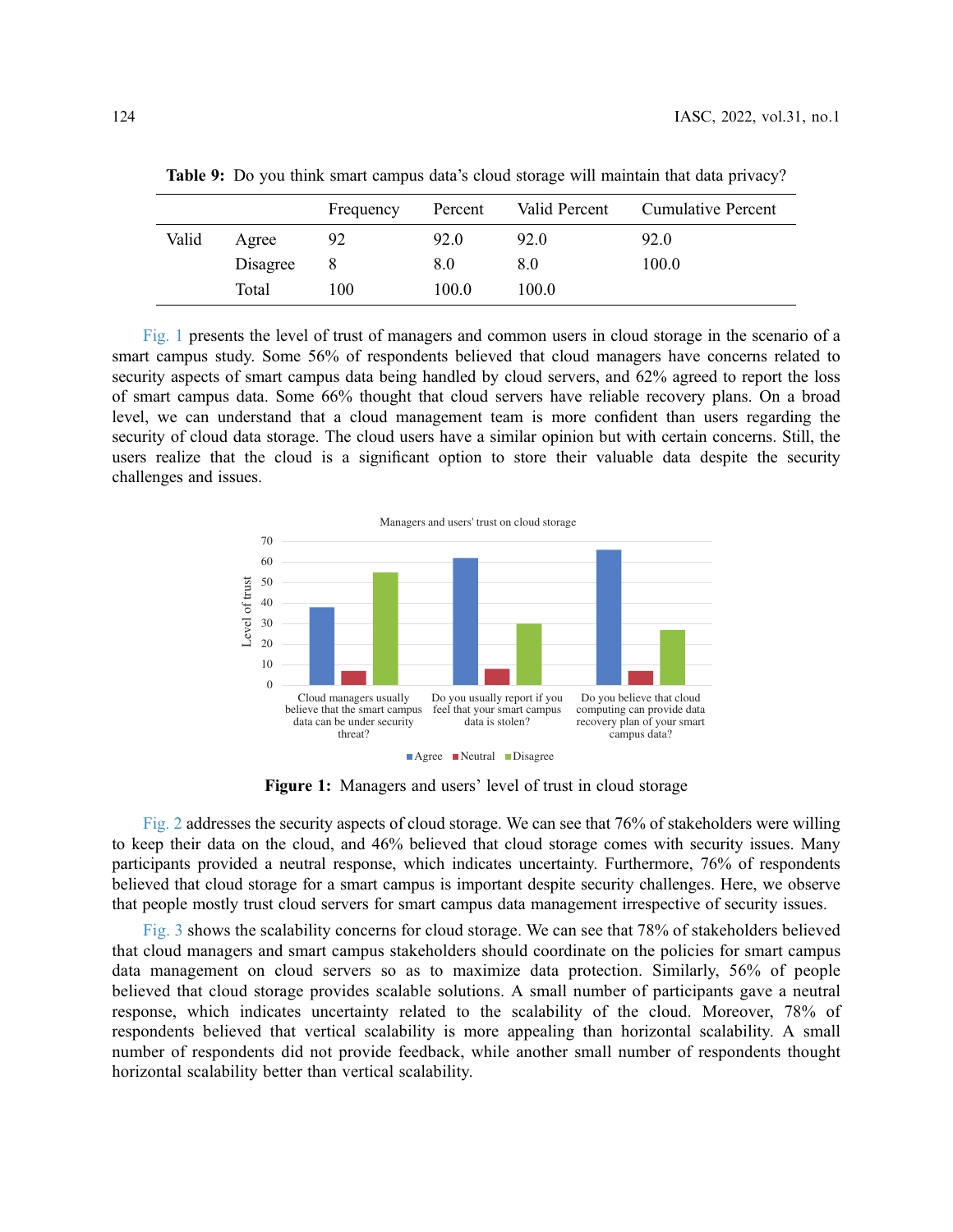<span id="page-8-0"></span>

Figure 2: Security aspects of cloud storage

<span id="page-8-1"></span>

Figure 3: Scalability aspects of cloud storage

### 6 Discussion

Cloud computing is an evolving, internet-based technology that tends to dominate in computer science and information technology applications that involve large-scale network computing. Cloud computing is a shared pool of resources that is gaining popularity because of its affordability, performance, and availability. Cloud computing faces challenges including data privacy, intellectual property rights, data security, and authenticated access. We studied its security and privacy through a case study in a smart campus scenario.

We seek to highlight the major security vulnerabilities in cloud computing since it has become the most commonly used method of virtualization in large and modern data centers and cloud infrastructures [[35\]](#page-11-2). The major threats and open security issues are a breach of data, IP spoofing, ARP spoofing, DNS poisoning, injection with SQL, injection with OS, LDAP injection, orchestration of the cloud, and zombies or DDoS [[36](#page-11-3)]. Jain and Jaiswal emphasized cloud security parameters: cloud network, database, operating system, virtualization, resource allocation, transaction management, load balancing, memory management, and concurrency control. Cloud security can be classified as data concerns, privacy risks, and problems with compromised apps and confidentiality. A report on cloud security problems and challenges identified vulnerabilities dependent on browsers, such as phishing, SSL certificates, spoofing, and browser cache attacks. Data integrity is impacted by inadequate encryption, lack of audit control, authentication, and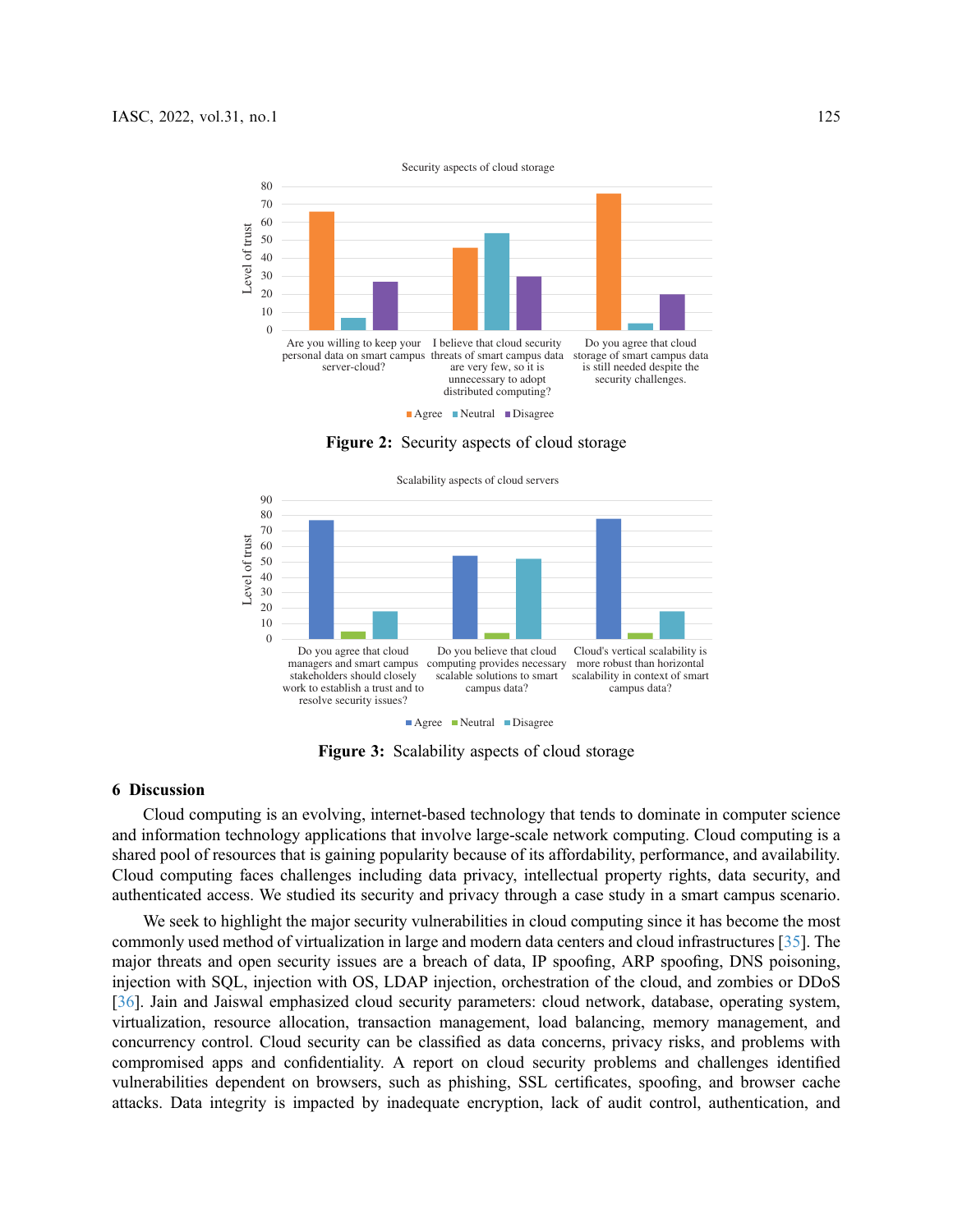authorization. The authors in varsha et al. [\[37](#page-11-4)] examined security problems in cloud computing, and identified the top seven security problems. The Cloud Protection Alliance (CSA) discovered security problems, and multi-tenancy was the main security concern discussed.

# 7 Conclusions

We categorized the security and privacy aspects of the cloud, concentrating on a case study set in a smart campus scenario. We discussed security issues such as data privacy, access control, and data availability. The lack of security measures and ease of access in the cloud can result in the compromise of data without the victim's knowledge. Security issues in cloud applications must be recognized, and safety measures taken in communication networks. Hence, it is emphasized to deploy the efficient security and privacy measures to ensure data integrity, privacy, and reliability. However, cloud service providers are not providing enough security to satisfy users. Additionally, blockchain improves security problems in cloud computing. We highlight cloud security concerns/challenges and their behavior/nature with suggested solutions that will benefit other researchers.

Acknowledgement: The authors would like to thank for the support from Taif University Researchers Supporting Project number (TURSP-2020/10), Taif University, Taif, Saudi Arabia.

Funding Statement: We are thankful to the College of Sciences and Arts in Rass, Qassim University, Buraydah 51452, Saudi Arabia, for the funding support.

Conflicts of Interest: Authors declare that they have no conflicts of interest in this research.

### References

- <span id="page-9-0"></span>[1] N. Santoso, A. Kusyanti, H. P. A. Catherina and Y. A. L. Sari, "Trust and security concerns of cloud storage: An indonesian technology acceptance," International Journal of Advanced Computer Science and Applications, vol. 9, no. 6, pp. 453–458, 2018.
- <span id="page-9-1"></span>[2] S. Giri and S. Shakya, "Cloud computing and data security challenges: A nepal case," International Journal of Engineering Trends and Technology, vol. 67, no. 3, pp. 146–150, 2019.
- <span id="page-9-2"></span>[3] N. Hemalatha, A. Jenis, A. C. Donald and L. Arockiam, "A comparative analysis of encryption techniques and data security issues in cloud computing," International Journal of Computer Applications, vol. 96, no. 16, pp. 1–6, 2014.
- <span id="page-9-3"></span>[4] M. Ahmed and A. T. Litchfield, "Taxonomy for identification of security issues in cloud computing environments," Journal of Computer Information Systems, vol. 58, no. 1, pp. 79–88, 2018.
- <span id="page-9-4"></span>[5] M. Durairaj and A. Manimaran, "A study on security issues in cloud based e-learning," Indian Journal of Science and Technology, vol. 8, no. 8, pp. 757–765, 2015.
- <span id="page-9-5"></span>[6] P. R. Kumar, P. H. Raj and P. Jelciana, "Exploring data security issues and solutions in cloud computing," Procedia Computer Science, vol. 125, pp. 691–697, 2018.
- <span id="page-9-6"></span>[7] E. Gaetani, L. Aniello, R. Baldoni, F. Lombardi, A. Margheri et al., "Blockchain-based database to ensure data integrity in cloud computing environments," in Proc. Int. Conf. on Mainstreaming Block Chain Implementation (ICOMBI), pp. 1–4, 2020.
- <span id="page-9-7"></span>[8] A. Singh and K. Chatterjee, "Cloud security issues and challenges: A survey," Journal of Network and Computer Applications, vol. 79, pp. 88–115, 2017.
- <span id="page-9-8"></span>[9] I. Ahmed, "A brief review: Security issues in cloud computing and their solutions," Telkomnika, vol. 17, no. 6, pp. 2812–2817, 2019.
- <span id="page-9-9"></span>[10] Y. Sun, J. Zhang, Y. Xiong and G. Zhu, "Data security and privacy in cloud computing," International Journal of Distributed Sensor Networks, vol. 10, no. 7, pp. 190903, 2014.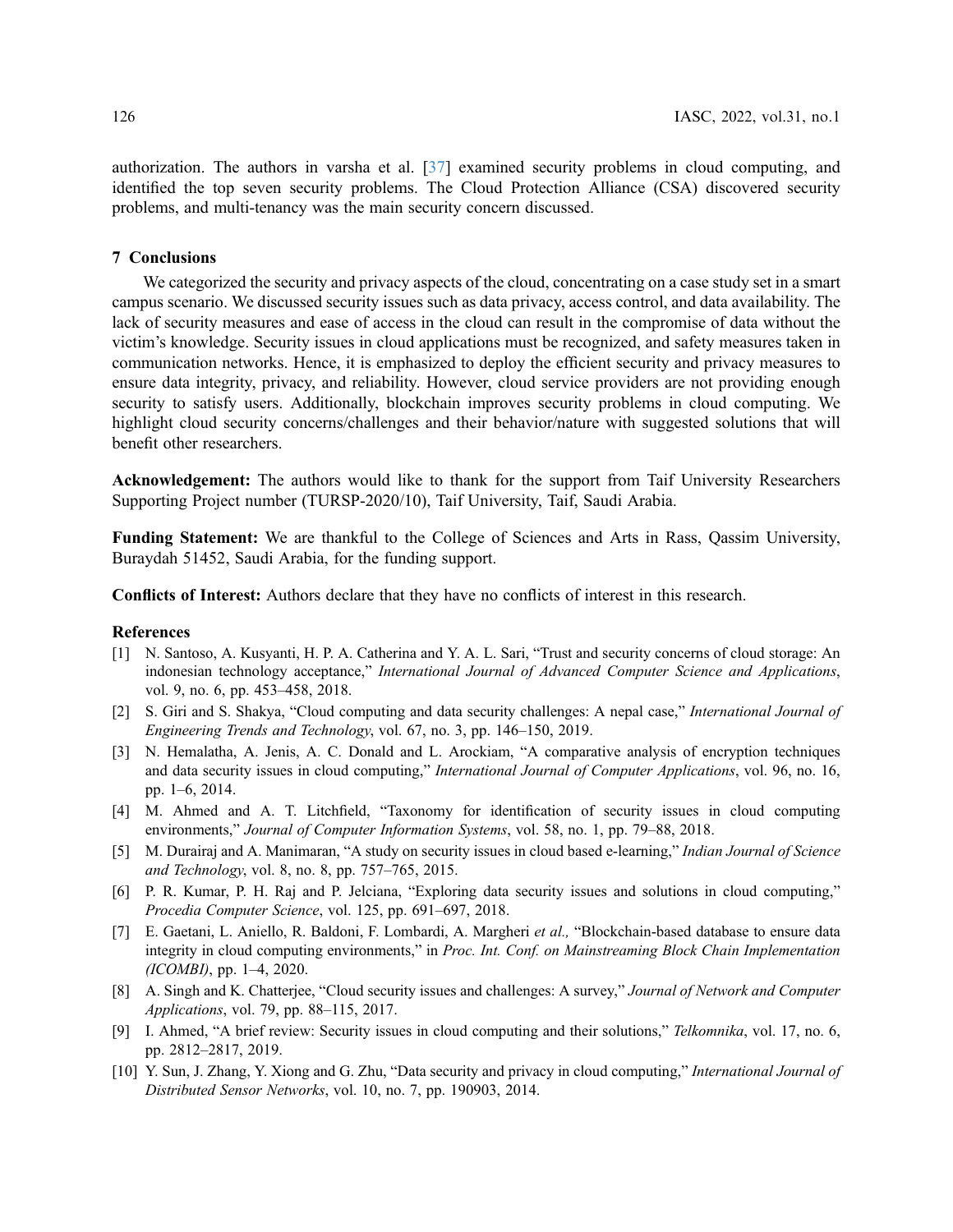- <span id="page-10-0"></span>[11] M. J. Kavis, Architecting the cloud: Design decisions for cloud computing service models (SaaS, PaaS, and IaaS), John Wiley & Sons, 2014.
- <span id="page-10-1"></span>[12] R. Bhadauria and S. Sanyal, "Survey on security issues in cloud computing and associated mitigation techniques," preprint arXiv: 1204. 0764, 2012.
- <span id="page-10-2"></span>[13] S. Pavithra, S. Ramya and S. Prathibha, "A survey on cloud security issues and blockchain," in Proc. 3rd Int. Conf. on Computing and Communications Technologies (ICCCT), pp. 136–140, 2019.
- <span id="page-10-3"></span>[14] D. Jamil and H. Zaki, "Security issues in cloud computing and countermeasures," International Journal of Engineering Science and Technology (IJEST), vol. 3, no. 4, pp. 2672–2676, 2011.
- <span id="page-10-4"></span>[15] M. S. Almutairi, "Cloud computing: Securing without losing control," Journal of Advances in Mathematics and Computer Science, vol. 31, no. 2, pp. 1–9, 2019.
- <span id="page-10-5"></span>[16] R. V. Rao and K. Selvamani, "Data security challenges and its solutions in cloud computing," Procedia Computer Science, vol. 48, pp. 204-209, 2015.
- <span id="page-10-6"></span>[17] J. H. Park and J. H. Park, "Blockchain security in cloud computing: Use cases, challenges, and solutions," Symmetry, vol. 9, no. 8, pp. 164, 2017.
- <span id="page-10-7"></span>[18] M. A. Razzaq, J. A. Mahar, M. A. Qureshi and Z. U. Abidin, "Smart campus system using internet of things: Simulation and assessment of vertical scalability," Indian Journal of Science and Technology, vol. 13, no. 28, pp. 2902–2910, 2020.
- <span id="page-10-8"></span>[19] S. A. Hussain, M. Fatima, A. Saeed, I. Raza and R. K. Shahzad, "Multilevel classification of security concerns in cloud computing," Applied Computing and Informatics, vol. 13, no. 1, pp. 57–65, 2017.
- <span id="page-10-9"></span>[20] Z. Zheng, S. Xie, H. Dai, X. Chen and H. Wang, "An overview of blockchain technology: Architecture, consensus, and future trends," in Proc. IEEE international congress on big data (BigData congress), pp. 557-564, 2017.
- <span id="page-10-10"></span>[21] S. Kirkman, "A data movement policy framework for improving trust in the cloud using smart contracts and blockchains," in Proc. IEEE Int. Conf. on Cloud Engineering (IC2E), pp. 270–273, 2018.
- <span id="page-10-11"></span>[22] Y. Tang, Q. Zou, J. Chen, K. Li, C. A. Kamhoua et al., "Chainfs: Blockchain-secured cloud storage," in Proc. IEEE 11th Int. Conf. on Cloud Computing (CLOUD), pp. 987–990, 2018.
- <span id="page-10-12"></span>[23] S. Nayak, N. C. Narendra, A. Shukla and J. Kempf, "Saranyu: Using smart contracts and blockchain for cloud tenant management," in Proc. IEEE 11th Int. Conf. on Cloud Computing (CLOUD), pp. 857–861, 2018.
- <span id="page-10-13"></span>[24] M. S. Ferdous, A. Margheri, F. Paci, M. Yang and V. Sassone, "Decentralized runtime monitoring for access control systems in cloud federations," in Proc IEEE 37th Int. Conf. on Distributed Computing Systems (ICDCS), pp. 2632–2633, 2017.
- <span id="page-10-14"></span>[25] H. Xu, J. Cao, J. Zhang, L. Gong and Z. Gu, "A survey: Cloud data security based on blockchain technology," in Proc. IEEE Fourth Int. Conf. on Data Science in Cyberspace (DSC), pp. 618–624, 2019.
- <span id="page-10-15"></span>[26] B. Zhao, P. Fan and M. Ni, "Mchain: A blockchain-based vm measurements secure storage approach in iaas cloud with enhanced integrity and controllability," IEEE Access, vol. 6, pp. 43758-43769, 2018.
- <span id="page-10-16"></span>[27] T. Gunadham and P. Kuacharoen, "Security concerns in cloud computing for knowledge management systems," Journal of Applied Statistics and Information Technology, vol. 1, no. 2, pp. 52–60, 2019.
- <span id="page-10-17"></span>[28] K. Hashizume, D. G. Rosado, E. Fernandez-Medina and E. B. Fernandez, "An analysis of security issues for cloud computing," Journal of internet services and applications, vol. 4, no. 1, pp. 5, 2013.
- <span id="page-10-18"></span>[29] B. T. Rao, "A study on data storage security issues in cloud computing," *Procedia Computer Science*, vol. 92, pp. 128–135, 2016.
- <span id="page-10-19"></span>[30] M. A. S. Ansari, S. S. Patil and G. K. Shyam, "Security concerns in cloud computing," *International Journal of* Advanced Research in Computer Science, vol. 9, no. Special Issue 3, pp. 335, 2018.
- <span id="page-10-20"></span>[31] X. Li, "Security concerns on cloud computing from industry perspectives," in Proc. Int. Conf. Computer Science and Technology (CST2016), pp. 241–247, 2017.
- <span id="page-10-21"></span>[32] M. A. Razzaq, S. H. Gill, M. A. Qureshi and S. Ullah, "Security issues in the internet of things (iot): A comprehensive study," International Journal of Advanced Computer Science and Applications, vol. 8, no. 6, pp. 383–388, 2017.